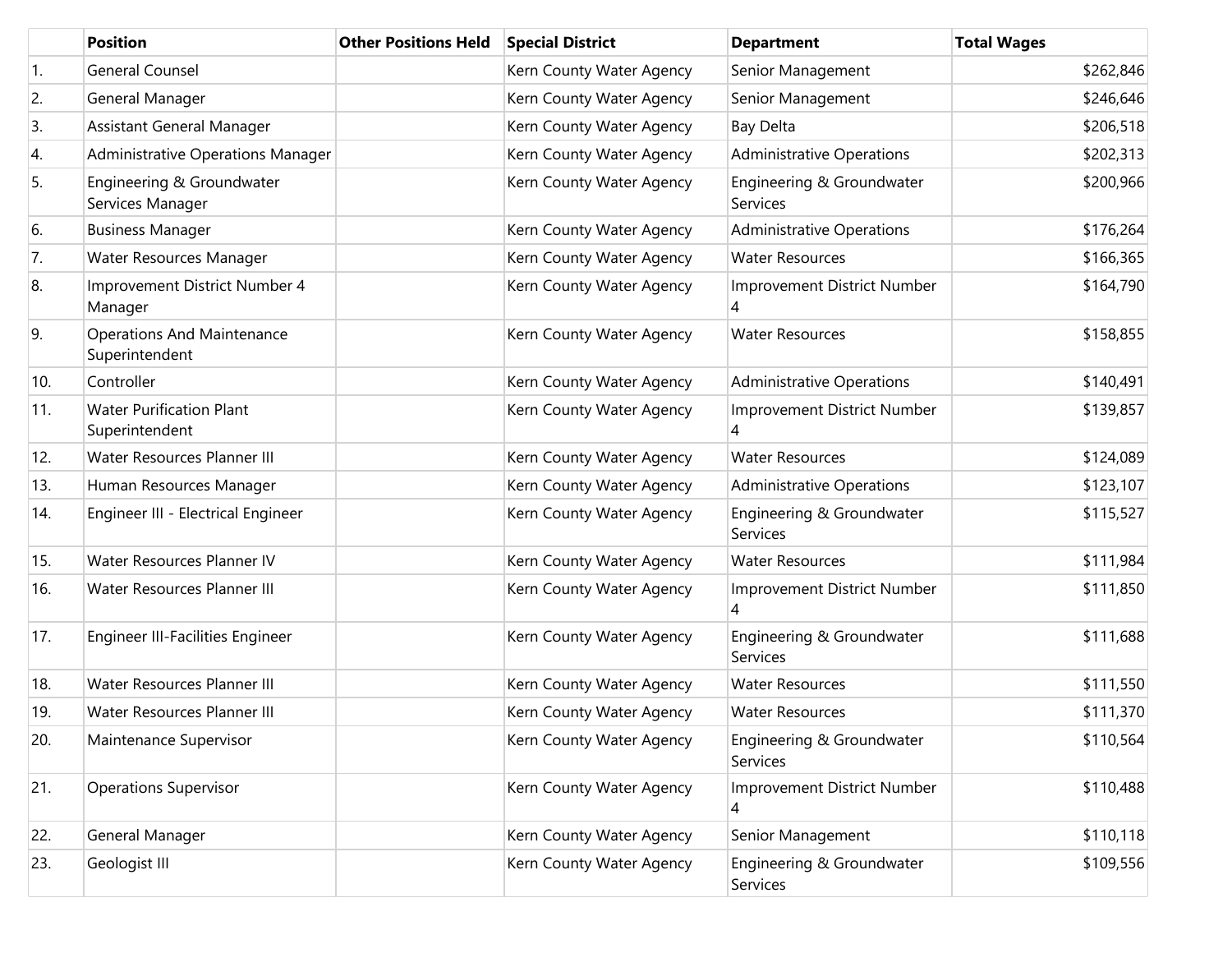| 24. | Water Resources Planner III                            | Kern County Water Agency | <b>Water Resources</b>                | \$109,373 |
|-----|--------------------------------------------------------|--------------------------|---------------------------------------|-----------|
| 25. | Laboratory Supervisor                                  | Kern County Water Agency | Improvement District Number<br>4      | \$108,925 |
| 26. | Water Purification Plant Operator<br>IV                | Kern County Water Agency | Improvement District Number           | \$106,449 |
| 27. | Water Purification Plant Operator<br>IV                | Kern County Water Agency | Improvement District Number           | \$102,055 |
| 28. | Water Purification Plant Operator<br>IV                | Kern County Water Agency | Improvement District Number           | \$100,629 |
| 29. | <b>Electrical And Control Foreman</b>                  | Kern County Water Agency | <b>Water Resources</b>                | \$98,267  |
| 30. | <b>Electrical And Control Technician III</b>           | Kern County Water Agency | Engineering & Groundwater<br>Services | \$96,949  |
| 31. | Human Resources Analyst III                            | Kern County Water Agency | <b>Administrative Operations</b>      | \$94,088  |
| 32. | <b>Heavy Equipment Operator</b>                        | Kern County Water Agency | <b>Water Resources</b>                | \$93,732  |
| 33. | Maintenance Foreman                                    | Kern County Water Agency | Engineering & Groundwater<br>Services | \$92,992  |
| 34. | Engineer II                                            | Kern County Water Agency | Engineering & Groundwater<br>Services | \$91,172  |
| 35. | Water Purification Plant Operator<br>IV                | Kern County Water Agency | Improvement District Number<br>4      | \$91,090  |
| 36. | Information Technology/Network<br>Services Coordinator | Kern County Water Agency | <b>Administrative Operations</b>      | \$90,329  |
| 37. | Water Resources Planner III                            | Kern County Water Agency | Engineering & Groundwater<br>Services | \$89,218  |
| 38. | Systems/Heavy Equipment<br>Operator                    | Kern County Water Agency | <b>Water Resources</b>                | \$84,696  |
| 39. | Water Purification Plant Operator III                  | Kern County Water Agency | Improvement District Number           | \$84,254  |
| 40. | Electrical & Control Technician III                    | Kern County Water Agency | Engineering & Groundwater<br>Services | \$81,623  |
| 41. | Pump Maintenance Technician I                          | Kern County Water Agency | <b>Water Resources</b>                | \$79,655  |
| 42. | Accountant II                                          | Kern County Water Agency | <b>Administrative Operations</b>      | \$71,822  |
| 43. | Systems Operator II                                    | Kern County Water Agency | <b>Water Resources</b>                | \$69,975  |
| 44. | Systems Operator II                                    | Kern County Water Agency | <b>Water Resources</b>                | \$68,581  |
| 45. | Administrative Services Coordinator<br>Ш               | Kern County Water Agency | <b>Administrative Operations</b>      | \$68,251  |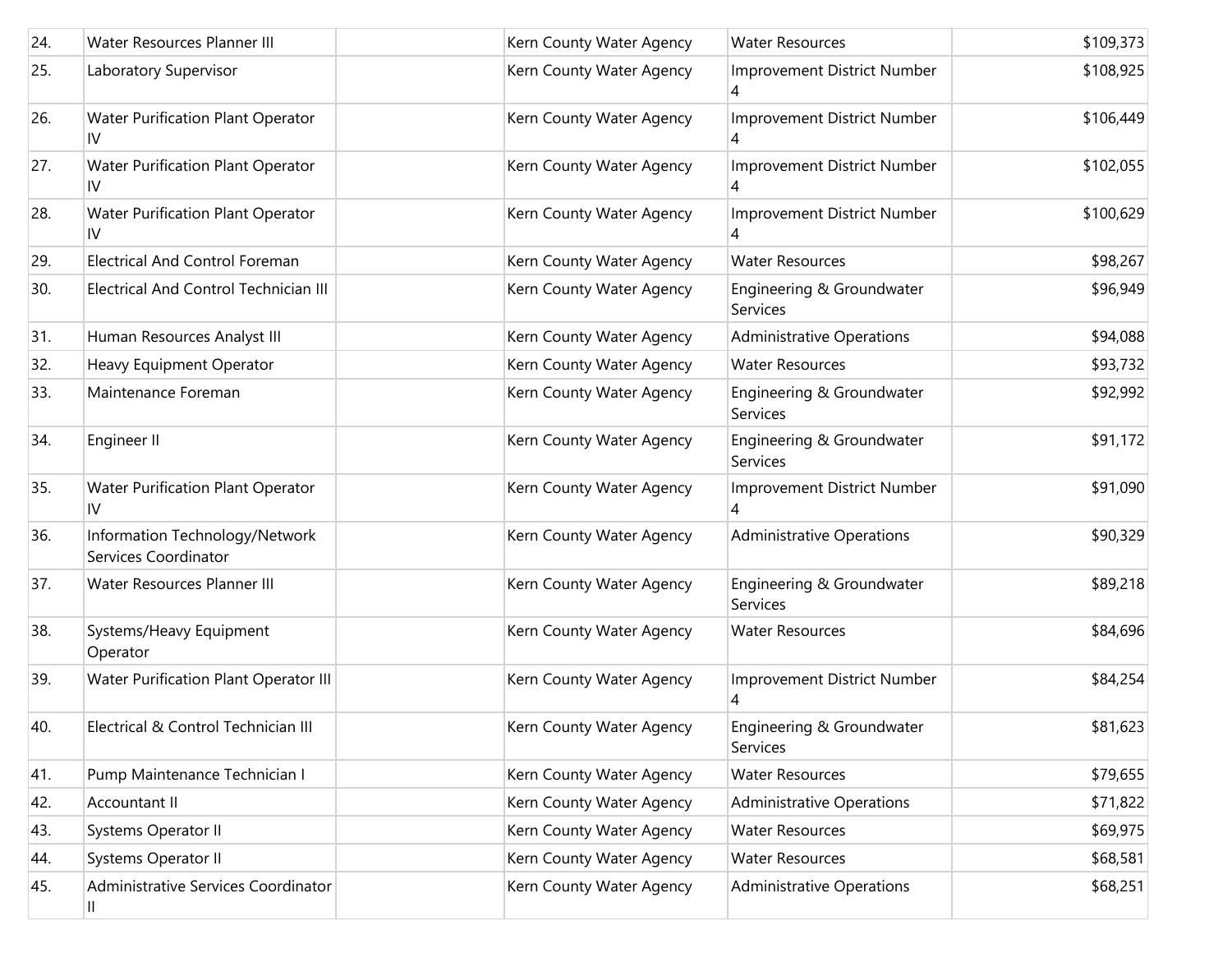| 46. | <b>Systems Operator II</b>                                   | Kern County Water Agency | <b>Water Resources</b>                | \$62,834 |
|-----|--------------------------------------------------------------|--------------------------|---------------------------------------|----------|
| 47. | Journeyman Maintenance<br>Mechanic                           | Kern County Water Agency | Engineering & Groundwater<br>Services | \$62,166 |
| 48. | Building & Grounds Worker                                    | Kern County Water Agency | <b>Administrative Operations</b>      | \$59,485 |
| 49. | Laboratory Analyst II                                        | Kern County Water Agency | Improvement District Number<br>4      | \$58,219 |
| 50. | Systems Operator I                                           | Kern County Water Agency | <b>Water Resources</b>                | \$58,203 |
| 51. | Laboratory Analyst II                                        | Kern County Water Agency | Improvement District Number<br>4      | \$57,957 |
| 52. | Support Pool Coordinator                                     | Kern County Water Agency | <b>Administrative Operations</b>      | \$55,878 |
| 53. | Accountant                                                   | Kern County Water Agency | <b>Administrative Operations</b>      | \$55,544 |
| 54. | Maintenance Mechanic II                                      | Kern County Water Agency | Engineering & Groundwater<br>Services | \$55,030 |
| 55. | <b>Accounting Clerk II</b>                                   | Kern County Water Agency | <b>Administrative Operations</b>      | \$53,419 |
| 56. | Water Purification Plant Operator II                         | Kern County Water Agency | Engineering & Groundwater<br>Services | \$53,140 |
| 57. | Management Assistant II                                      | Kern County Water Agency | Engineering & Groundwater<br>Services | \$51,722 |
| 58. | Maintenance Worker                                           | Kern County Water Agency | Engineering & Groundwater<br>Services | \$51,530 |
| 59. | Management Assistant II                                      | Kern County Water Agency | <b>Water Resources</b>                | \$51,470 |
| 60. | Management Assistant II-<br><b>Administrative Operations</b> | Kern County Water Agency | <b>Administrative Operations</b>      | \$50,880 |
| 61. | Management Assistant II-<br><b>Administrative Operations</b> | Kern County Water Agency | <b>Administrative Operations</b>      | \$50,462 |
| 62. | Systems Operator I                                           | Kern County Water Agency | <b>Water Resources</b>                | \$45,966 |
| 63. | Office Services Coordinator                                  | Kern County Water Agency | <b>Administrative Operations</b>      | \$40,680 |
| 64. | Office Assistant                                             | Kern County Water Agency | <b>Administrative Operations</b>      | \$39,624 |
| 65. | Director                                                     | Kern County Water Agency | <b>Board Member</b>                   | \$25,861 |
| 66. | Director                                                     | Kern County Water Agency | <b>Board Member</b>                   | \$23,583 |
| 67. | Water Purification Plant Operator<br>IV                      | Kern County Water Agency | Improvement District Number<br>4      | \$20,502 |
| 68. | Director                                                     | Kern County Water Agency | <b>Board Member</b>                   | \$19,841 |
| 69. | Director                                                     | Kern County Water Agency | <b>Board Member</b>                   | \$19,596 |